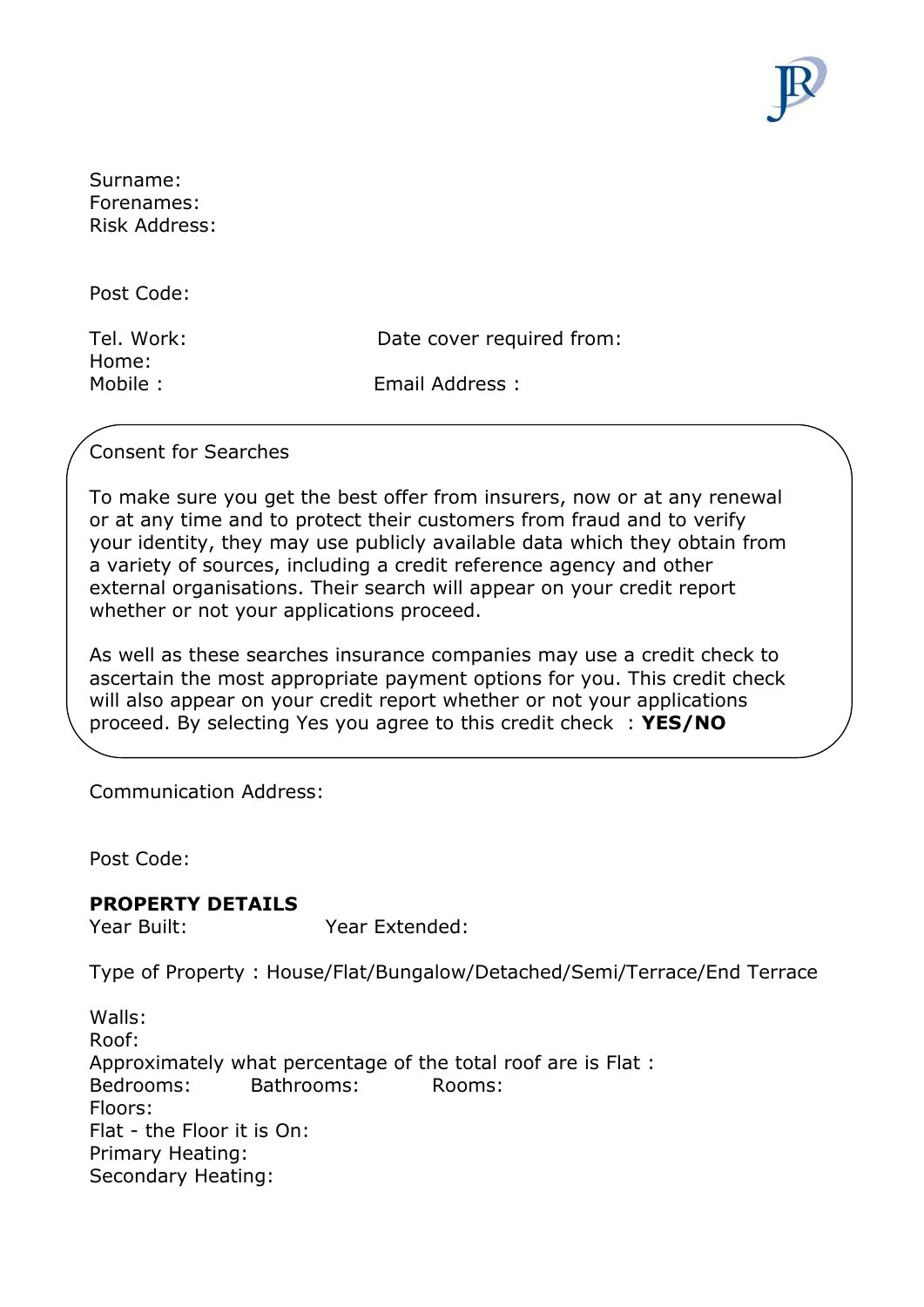

### **PROPERTY USE / OCCUPANCY**

Do you own or rent this property. Is it mortgaged or owned outright.

Property Usage i.e is this property your main residence

Unoccupied Permanently : Yes/no How many days is the property left unoccupied .e.g holidays

- Up to 30 days
- Up to 60 days
- More than 60 days

At what times is the property normally occupied?

- Daytime only
- Evening only
- Day and Evening

Business Use: Stock: Holiday Home? **Equipment:** Paying Guests? Smokers? Number of Occupants (Policyholder/family/tenant - if so what type of tenant)

Adults: Children: Do you have any Pets?

#### **PROPERTY SECURITY**

Neighbourhood Watch? Smoke Alarm? Self-contained?

#### **INTERESTED PARTY DETAILS ( e.g. Mortgage Lender)**

Type: Name:

Address:

Post Code:

Ref/Mortgage No.: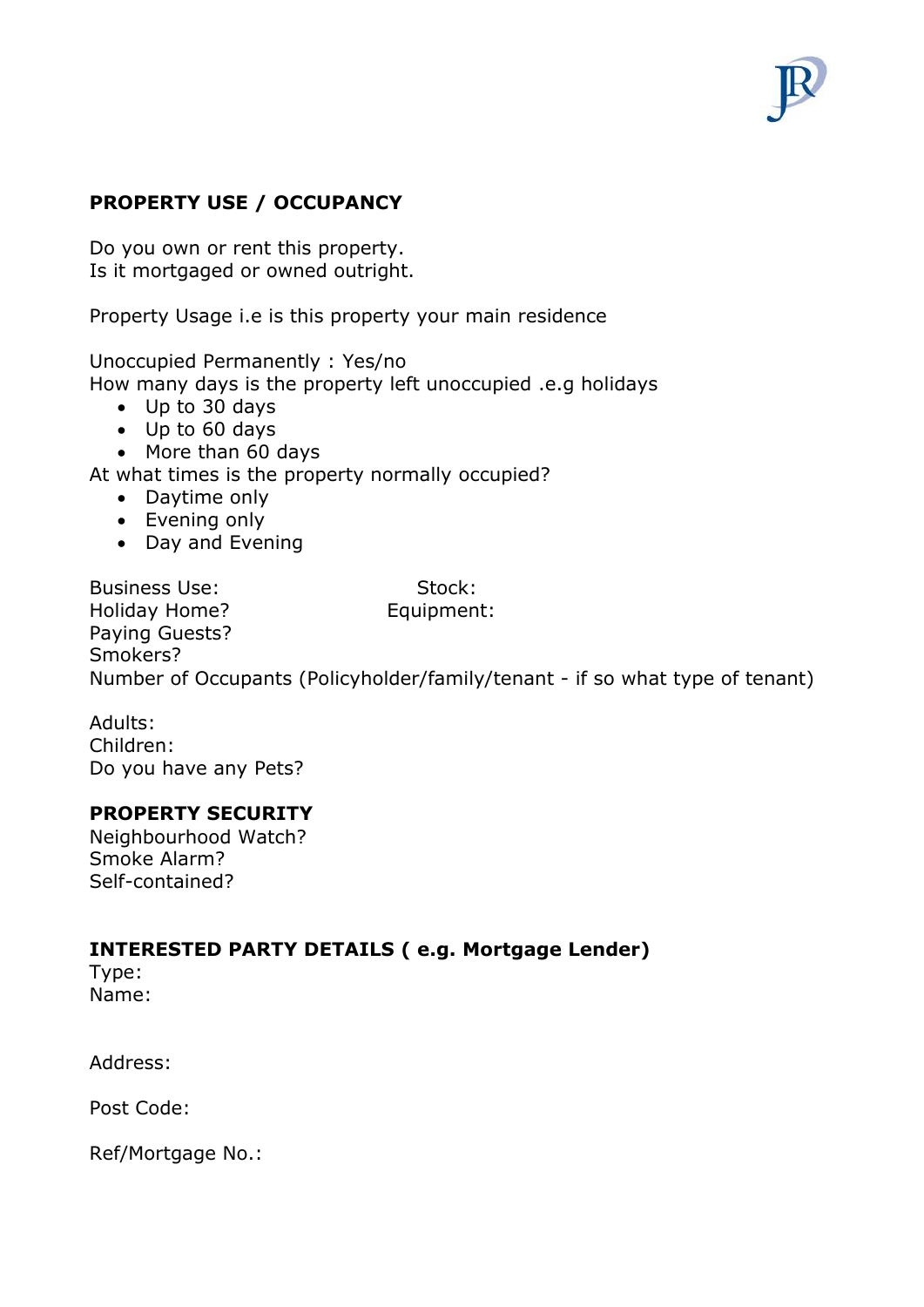

# **BUILDINGS COVER DETAILS**

Cover Type: NEW FOR OLD □ ACCIDENTAL DAMAGE □

Sum insured: Subsidence XS: Voluntary Excess: Previous Insurer Name: Policy No.: Date Lapsed: Years NCB: Proof of NCB Available? Years Insured:

## **CONTENTS COVER DETAILS**

Cover Type: NEW FOR OLD □ ACCIDENTAL DAMAGE □

Sum Insured: Value of the most expensive item : Valuables: Voluntary Excess: Previous Insurer Name: Policy No.: Date Lapsed: Years NCB: Proof of NCB Available ? Years Insured:

#### **ALL RISKS**

Unspecified. Effects: Value of the most expensive item: Freezer Contents: Age: Valuables unspecified: Photo unspecified: Sports unspecified: Money: Credit Cards:

#### **BICYCLES**

Value Make Model

### **SPECIFIED ITEMS**

Item Category / Description Value Cover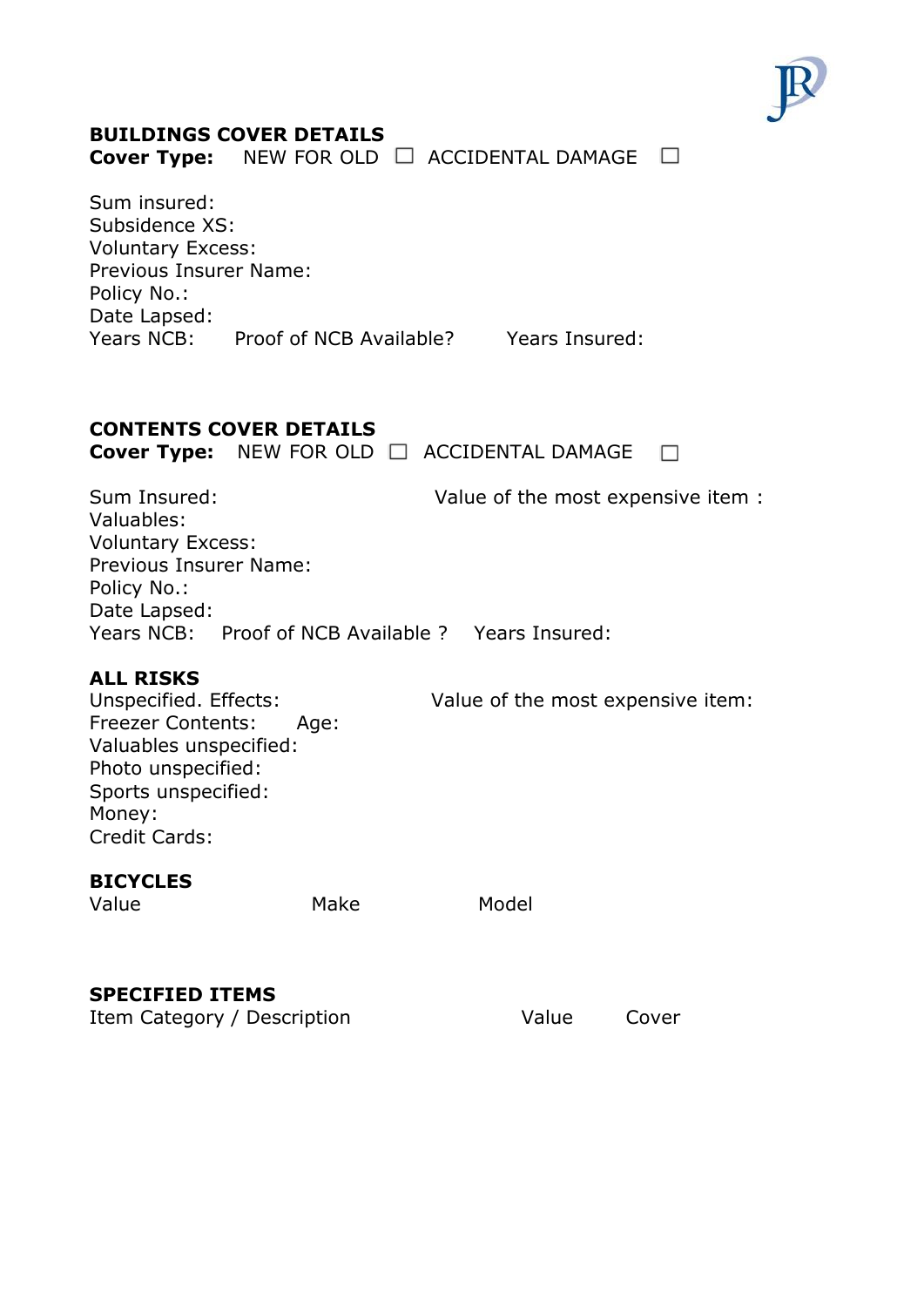

#### **MAIN PROPOSER DETAILS**

Name: Forenames:

Occupation1 Occupation2 Occupation: Employers Bus.: Status: Full/Part Time: Birth Date: Sex: Age:

At Risk Address: First Time Buyer?

### **PRELIMINARY QUESTIONS**

### **FOR THE PROPOSER(S), THEIR FAMILY OR ANYONE NORMALLY LIVING WITH YOU OR HAS LIVED WITH YOU :**

#### **Insurance Declined**

**Convictions** have you or anyone permanently residing at the property ever been convicted or charged with and/or received a Police caution or any offence other than motoring offences not involving a prison sentence ?

**Bankrupt** or been subject of bankruptcy proceedings

**CLAIMS**  *Date/Description Claim Type Value Section*